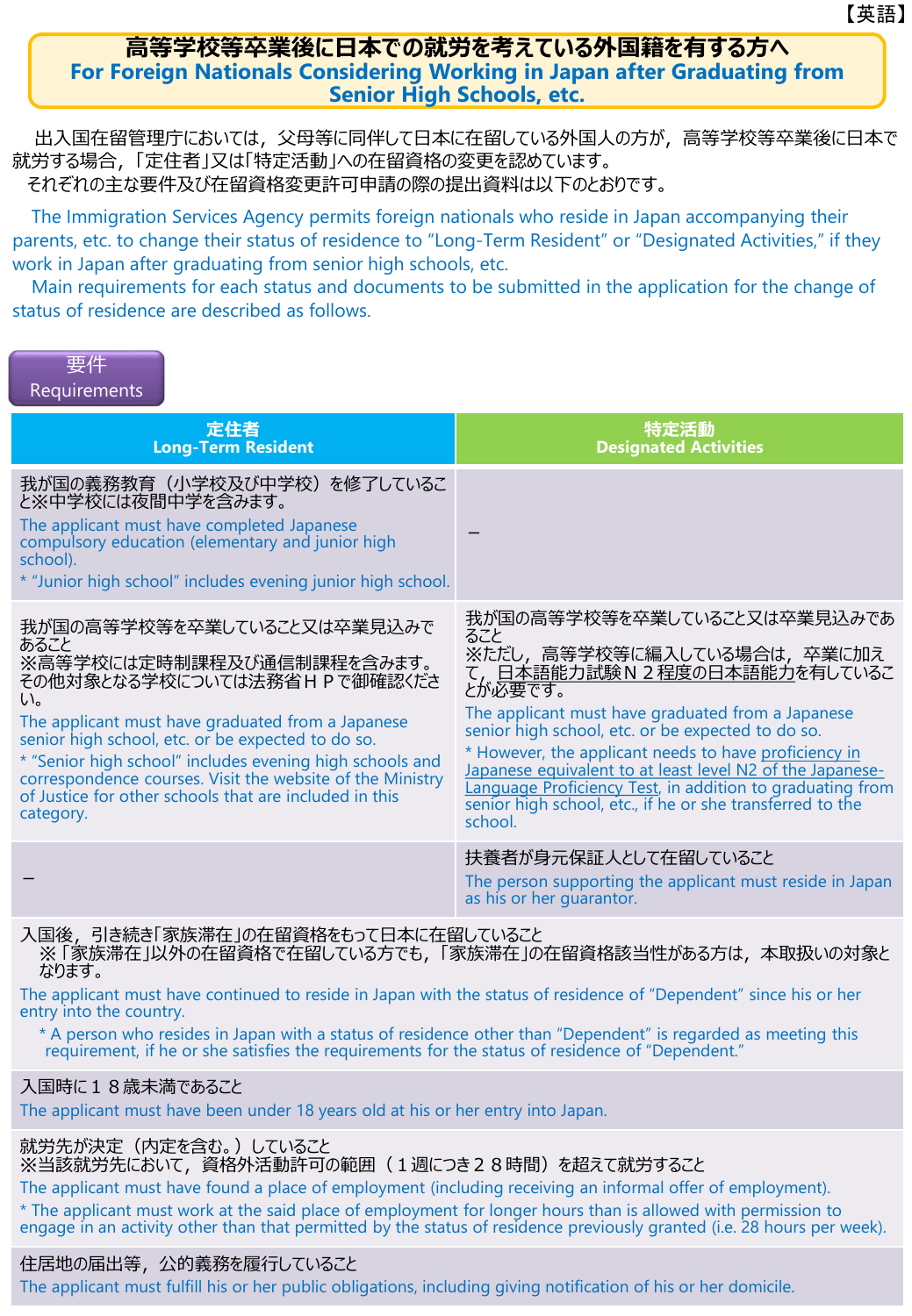#### 申請の在留資格変更許可際の提出資料 Documents to Be Submitted in the Application for the Change of Status of Residence

| 定住者<br><b>Long-Term Resident</b>                                                                                                                                                                                 | 特定活動<br><b>Designated Activities</b>                                                                                                                                                                                                                                                                                                                                                                                                                                        |
|------------------------------------------------------------------------------------------------------------------------------------------------------------------------------------------------------------------|-----------------------------------------------------------------------------------------------------------------------------------------------------------------------------------------------------------------------------------------------------------------------------------------------------------------------------------------------------------------------------------------------------------------------------------------------------------------------------|
| (縦4 cm×横<br>在留資格変更許可申請書 (T)<br>3 cmの写真を貼付)<br>Application for Change of Status of Residence (T)<br>(with a photo of 40 mm in height and 30 mm in<br>width)                                                       | 在留資格変更許可申請書 (U) (縦4 cm×横3 cmの写真<br>を貼付)<br>Application for Change of Status of Residence (U) (with a photo<br>of 40 mm in height and 30 mm in width)                                                                                                                                                                                                                                                                                                                        |
| 履歴書(我が国の義務教育を修了した経歴について<br>記載のあるもの)<br>Resume (including records of completing Japanese<br>compulsory education)                                                                                                 | 履歴書(我が国の高等学校等への入学日の記載のあるもの)<br>Resume (including the date of entry into a Japanese senior high<br>school, etc.)                                                                                                                                                                                                                                                                                                                                                             |
| 我が国の小学校及び中学校を卒業していることを証明<br>する書類(卒業証書の写し又は卒業証明書)<br>Document certifying that the applicant has<br>graduated from Japanese elementary and junior<br>high schools (copy of diplomas or graduation<br>certificates) | 我が国の高等学校等の在学証明書(入学日の記載のあるもの)<br>Certificate of enrollment in a Japanese senior high school, etc.<br>(including the date of entry into the school)                                                                                                                                                                                                                                                                                                                           |
|                                                                                                                                                                                                                  | 高等学校等に編入した者については、以下のいずれかの資料<br>·日本語能力試験N2以上<br>·B J Tビジネス日本語能力テスト· J L R T 聴読解テスト (筆記<br>テスト) 400点以上<br>Document certifying either of the following qualifications for<br>someone who transferred to a senior high school, etc.<br>• Level N2 or higher of the Japanese-Language Proficiency Test<br>• Score of 400 or above of the JLRT Japanese Listening and<br>Reading Comprehension Test (written examination) of the BJT<br><b>Business Japanese Proficiency Test</b> |
| 身元保証書<br>Letter of guarantee                                                                                                                                                                                     | 扶養者を保証人とする身元保証書<br>Letter of guarantee with the person supporting the applicant as<br>his or her quarantor                                                                                                                                                                                                                                                                                                                                                                  |

我が国の高等学校等を卒業していること又は卒業が見込まれることを証明する書類

Document certifying that the applicant has graduated from a Japanese senior high school, etc. or is expected to do so

我が国の企業等に雇用されること(内定を含む。)を証明する書類(雇用契約書,労働条件通知書,内定通知書等。内 定通知書に雇用期間,雇用形態及び給与の記載がない場合は,これらが分かる求人票等の資料を併せて提出。)

Document certifying that the applicant will be employed by a Japanese company, etc. (including receiving an informal offer of employment) (e.g. an employment agreement, notification of working conditions, notification of an informal offer of employment, etc. If the notification of an informal offer of employment does not state the period of employment, type of employment and salary, a document stating these conditions, such as a job offering form, must be submitted together.)

住民票(世帯全員の記載があるもの。個人番号(マイナンバー)については省略し,他の事項については省略のないも  $(\mathcal{D}_o)$ 

Residence certificate (including all members of the household and excluding no items except for their individual numbers (My Numbers))

※申請いただいた後に,出入国在留管理局における審査の過程において,この他に資料を求める場合もあります。

\* The regional immigration services office may request the submission of documents other than those above during its examination process after application.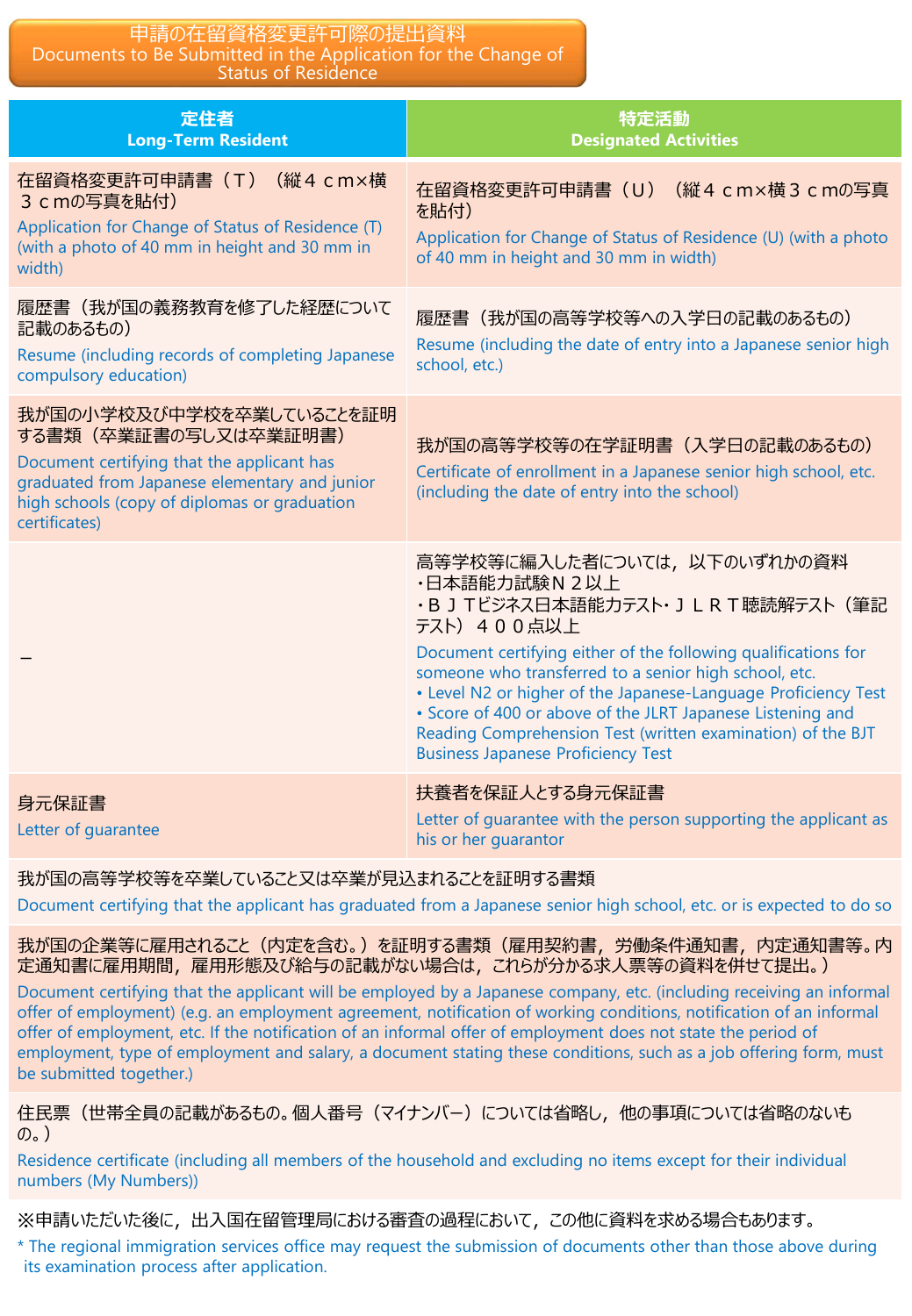Handling of the Status of Residence of Foreign Nationals Wishing to Work after Graduating from Senior High School, etc.

# **主なルート Main Routes**

定住者:17歳までに入国+小学校卒業+中学校卒業+高校卒業+就職内定

Long-Term Resident: Entering Japan at age 17 or younger + Elementary school graduation + Jr. high school graduation + Senior high school graduation + Receiving an informal offer of employment

特定活動:17歳までに入国 Designated Activities: Entering Japan + at age 17 or younger

高校入学(編入を除く)→卒業 Entering a senior high school (excluding transfer) and graduating

高校編入→卒業+日本語能力N2

Transferring to a senior high school and graduating + Passing JLPT N2

就職内定+親(日本在留)の身元保証

【英語】

Receiving an informal offer of employment + Guarantee from the applicant's parents residing in Japan +



※「家族滞在」以外の在留資格で在留している者でも,「家族滞在」の在留資格該当性がある場合(「留学」等)は本取扱いの対象となる。 \*A person who resides in Japan with a status of residence other than "Dependent" is regarded as meeting this requirement, if he or she satisfies the requirements for the status of residence of "Dependent" (e.g. "Student").